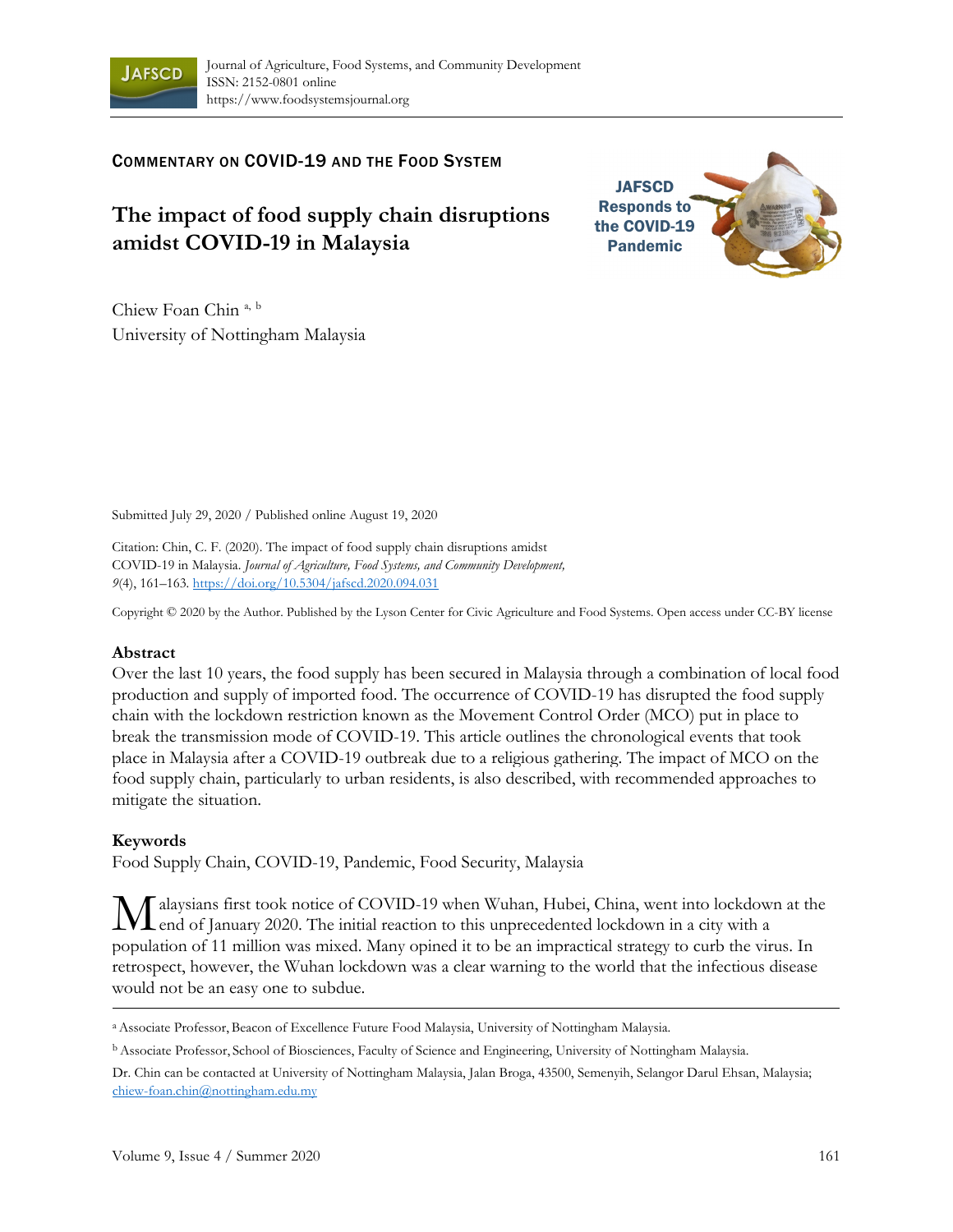Malaysia's number of COVID-19 cases began to increase at the end of February due to an outbreak of 22 cases occurring in a huge *tabligh* religious gathering of 16,000 people in Sri Petaling, a town close to the capital city of Kuala Lumpur. As new infections rose and the World Health Organization (WHO) announced COVID-19 as a pandemic on March 11, the Malaysian government declared a movement control order (MCO) on March 16, and subsequently a nationwide lockdown on the 18th.

 The rapidity and ferocity of the COVID-19 spread necessitated this quick action but left many with little time to plan ahead. In the first week after the implementation of the MCO, food supply chains (particularly those in urban areas) were disrupted due to the restrictions on traffic and market opening hours (Surendan, 2020). Food supply to the cities in Malaysia is mainly reliant on land transport such as lorries to carry the products from farms, which are normally located a distance away from the cities. The farm products are transported to wholesale markets before they are redistributed to be sold in shops, malls, and markets. In addition, there are local wet and night open markets whereby the food products sold are mainly from the smallholder farms located on the outskirts of the cities. These farmers usually bring their products directly to the local open markets to sell.

 With the sudden imposition of the MCO, the food supply chain to the local open markets was hugely affected. Due to the difficulty in exercising social distancing in those markets, they were not allowed to open during the lockdown. Thus, on one end of the food supply chain there were multiple reports of farmers giving away or dumping their farm produce due to the perishable nature of the produce (Ng, & Wahid, 2020). On the other end of the chain, there were reports of consumers, especially foreign workers, refugees, and those from lower-income groups, facing difficulties in accessing food to meet their daily dietary requirements.

 During this critical time, the government's Welfare Department intervened to help deliver food to underprivileged groups. Several volunteer groups were also set up to help in distributing food to the needy. However, this effort was sporadic, and data on people who are experiencing hunger could not be established.

 Food security is a measure of the steady availability of food (ideally, healthy and nutritious food) to the population. It involves the stable supply of food even under catastrophic conditions such as earthquakes, floods, volcanic eruptions, tornados, and pandemics. Malaysia is a country blessed with rich natural resources and no natural disasters except for periodic short-term floods occurring in some parts of the east coast. After the country gained independence in 1957, the government developed strategic plans to achieve self-sufficiency in food production through the National Agriculture Policy (NAP) (Sundaram & Tan, 2019). Prior to the lockdown, food availability and access were not perceived to be issues for the majority of the population.

 The onset of COVID-19 served as a wakeup call for all who had previously assumed that food accessibility and availability in Malaysia came naturally. Due to the implementation of the MCO, food security in Malaysia is under threat. It is imperative that policymakers take note of this situation and develop strategies to tackle similar shocks if they reoccur in the future.

 One potential strategy is to make use of the advancements in communication technology to disseminate food production information to consumers rapidly and readily. Since internet connections are well established in most big cities in Malaysia, the majority of city dwellers can get access to information with a click of the button. Therefore, it would be beneficial to develop a public database of contacts and information about farm producers to directly link farm producers to consumers. This would provide a viable alternative for farm products to be delivered directly to consumers.

 Another potential strategy is to look at ways we could provide incentives to farmers to grow food crops. Currently, Malaysia imports 20% to 30% of its food requirements annually, which amounts to approximately RM34.2 billion ringgit (Ministry of Agriculture, 2018). Even though local production for